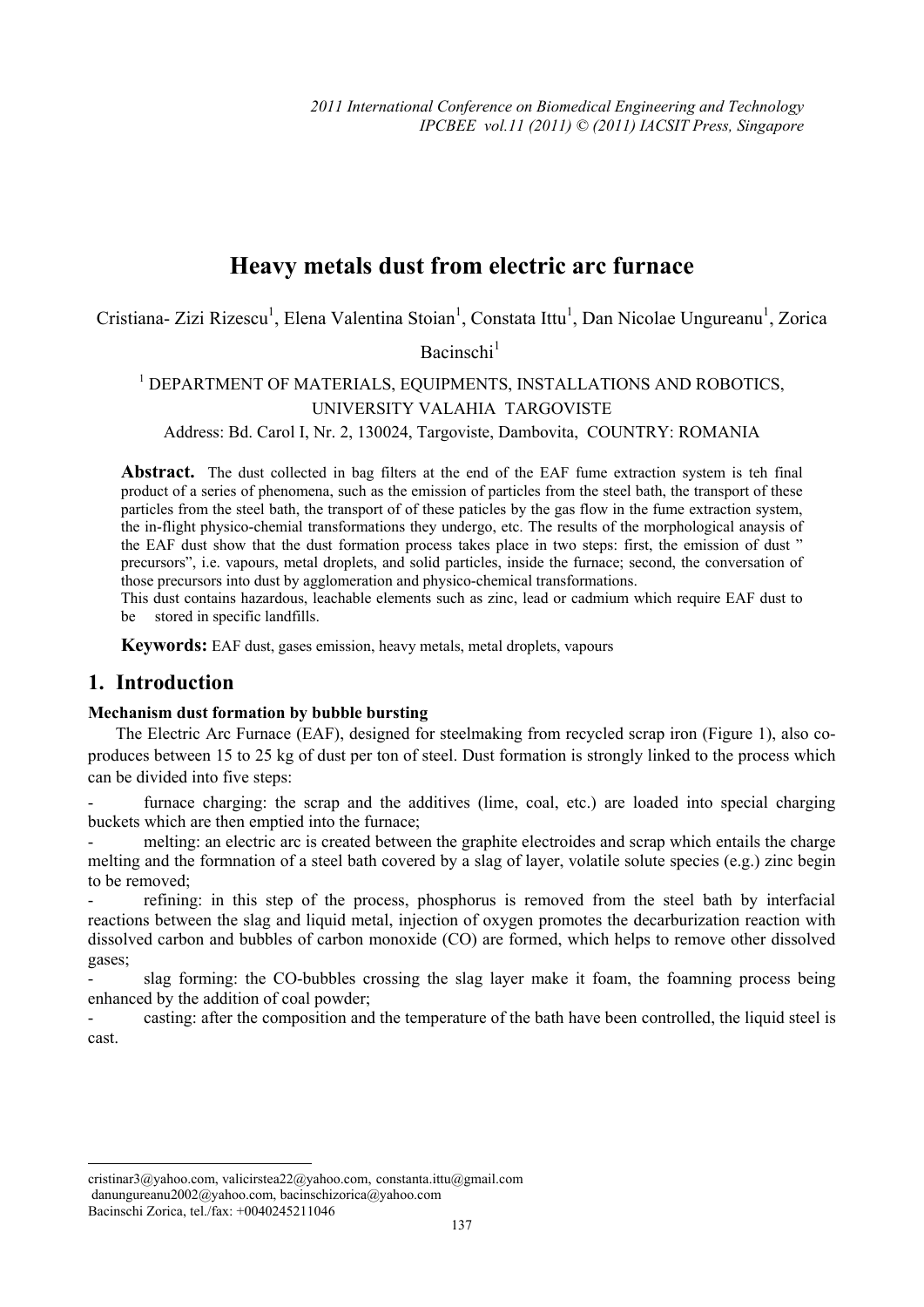

Figure 1 Shematic representation of an Electric Arc Furnace

The projection of liquid steel and slag droplets by bursting of CO bubble has been recognized as the principalk mechanism of dust emissuion in EAF. Very few studies about bubble-burst at the surface of liqud metal have been reported [1]. However, in order to uderstand the phenomenon, useful results and observations can be found in the abundant literature about the air-water system. From these studies, the bubble/burst process can be split up nto three steps which give rise to two types of droplets (Figure 2).

When emerging at the surface (Figure 2.a), a bubble lifts up a liquid that progresivelly gets thinner under the influence of drainage, when the bubble comes to rest. The shape of a bubble floating at the surface of a iquid can be determined by folowing the approach proposed by Unger *et.al.* [2]

As the film reaches a critial thickness, it breaks up and the bubble cap is disintegrated into fie droplets called film drops (Figure 2.b). Many authors  $[3, 4, 5, 6]$  studied the number and size of film drops as a function of the bubble size. The number is proportional to the surface of the film. The size distribution is wide: from 0.3 to 500μm.

After the disruption of the bubble cap, the cavity remaining at the liquid surface closes up, creating an upward Rayleigh jet that is unstable and can break up into droplets usually called jet drops (Figure 2.c). The number of jet drops never exceeds ten and and decreases when the bubble size increases [3, 6]. Their sizes have been found to rande between 0.1 and 0.18 times the diameter of their parent bubble for air-water system [7, 8].



Figure 2 Schematic representation of the burst of a bubble o a lichid surface

Jet drop come from the desintegration of the upward jet created after the removal of the bubble cap. Their number increases when the bubble size decreases, and their size represents 12 to 18% of the parent bubble size. The siye of CO-bubbles formed in EAF remains little known. However, analysis of foaming slag samples and numerical calculations indiate that their sizes are probably between 2 and 20 mm [9]. According to our results, such bubbles are expected to produce jet drops whose sizes vary from 0.2 mm to almost 4 mm, which is much larger than most of the particles found in EAF dust samples. As observed in laboratory furnace, jet drops are not exhausted by fume extraction system and are likely to fall back into the steel bath. Jet drops can thus hardly contribute to dust formation from bubble burst in EAF.

Film drops are emitted during the disintegration of the liquid cap which covers the bubble at the surface of the bath. Their morphology and size range are very close to those of the partices contained in EAF dust. The amount of projections produced by bubble burst in EAF varies between 0.016 ad 0.028 kg m<sup>-3</sup> [9]. These figures are close to those derived from laboratory experiments (Table 1). Further associated with the conclusion of jet drop size study, they show that, when a bubble bursts, it is mostly the film drops that conbtribute to dust formation. The resuts also reveal a significant derease of the amount of film drops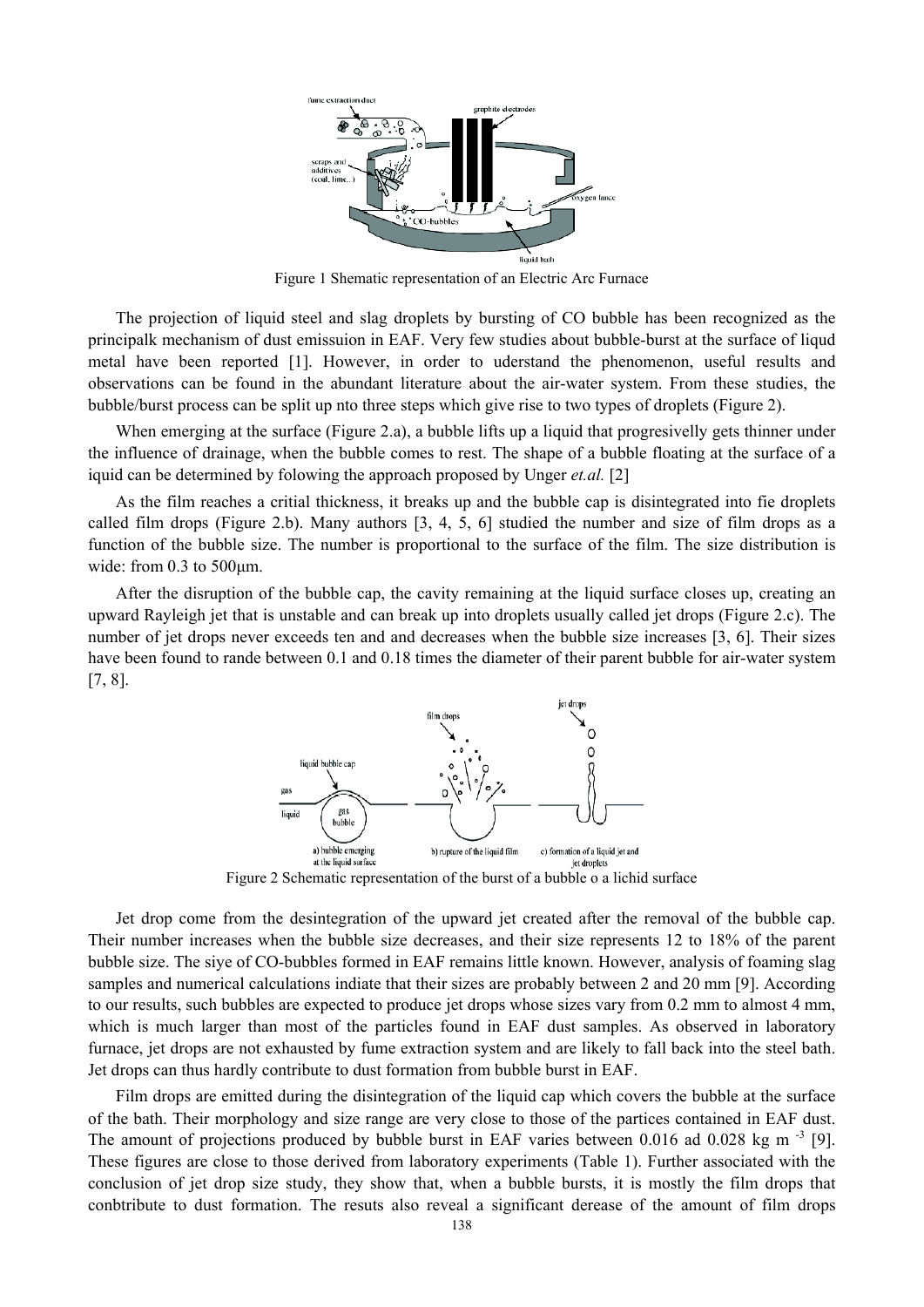resulting from bubble burst when the bubble size decreases. Moreover it have been brought out the existence of a critical bubble size (around 4.5 mm) under which no film drop is detected. Whie this phenomenon was already evidenced by Spiel [6] for air – water systems, it had never been observed in the case of liquid steel. The ayms of teh experiments are to clariy the way the bubble burst at a liquid steel bath surface and to quantity the resulting emissions, i.e. film drops and jet drops (Leybold) (Figure 3)



Figure 3 Part of metal and slag projection, volatilization and direct fly-off in final dust. [10]

According to the preceeding analysis and experimental quantifications of each mechanism made by Birat et al. [11], The prevailing mechanisms of dust precursor emssion appear to be the volatilization (27% of the dust) and the bursting of CO bubbles (60% of the dust). The direct flu-off of solid particles remains very limited if sufficient operating cautions are taken. As for the projections at the impact points ofthe arc or of the oxygen jet, most of them fail to be carried up by the fume extraction sysrtem, due to their size, and fall into the liquid bath.

## **2. The physical characterization of dust**

The dust removal of gases from process does not influence the mercury concentration, while the improving of dust removal systems considerably reduces the cadmium emissions. More than 90% from these emissions result in the melting-refining.

 Table 1 rest of 10% are secondary emissions resulted at charging, slag tapping and leaks (fugitive emissions) [12].

|           |                     | Scrap          |       | Iron sponge |               |  |
|-----------|---------------------|----------------|-------|-------------|---------------|--|
| Emission  | Operation /Place    | Dust           | $\%$  | Dust        | $\frac{0}{0}$ |  |
| type      |                     | emissions kg/t | Total | emissions.  | Total         |  |
|           |                     |                |       | kg/t        |               |  |
| Primary   | $Melting -refining$ | 14             | 93    | 14          | 95,6          |  |
|           | Charging            | 0,4            | 2,75  | 0,05        | 0,33          |  |
| Secondary | Off-gases           | 0,5            | 3,5   | 0,5         | 3,4           |  |
|           | from<br>Space       | 0,1            | 0,75  | 0,1         | 0,67          |  |
|           | around of furnace   |                |       |             |               |  |
|           | <b>TOTAL</b>        | 15             | 100   | 14,65       | 100           |  |

Table 1. Dust emissions from electric arc furnace

The filters system with selenium allows the concentration reducing of mercury below 0.01 mg/Nm<sup>3</sup>.

According to PARCOM – ATMOS requires the reduction of gaseous emissions of cadmium and mercury can be carried out by improving of sorting of the scrap and to forbid the reusing of scrap with cadmium and mercury [13].

In Tables 2 and 3 the dust quantities in grams in screen sizing and percent from total weight resulted from samplings of tests made at the out from furnace and at chimney are listed. It is noted that fractions  $\leq 50$ μm have performed the highest catching ratio on the filters used at the samplings from chimney.

For one in the measures stages a chemical analysis on one dust sample from the workshop atmosphere on the filter of cellulose - ester with 0.81 μm dimension during the melting of the first bucket and the chemical analysis of metallic bath at melting and refining have been made.

In Table 4, the results of chemical analysis on the dust samples taken during the steel elaboration in EAF are shown.

Table 2 Granulation composition of dust

| Table 2 Grammation composition of dust |                   |                        |  |  |  |  |  |  |  |
|----------------------------------------|-------------------|------------------------|--|--|--|--|--|--|--|
| <b>Sampling</b>                        | <b>Dimensions</b> | Sampling quantities, g |  |  |  |  |  |  |  |
|                                        | µm                |                        |  |  |  |  |  |  |  |
| Place                                  |                   |                        |  |  |  |  |  |  |  |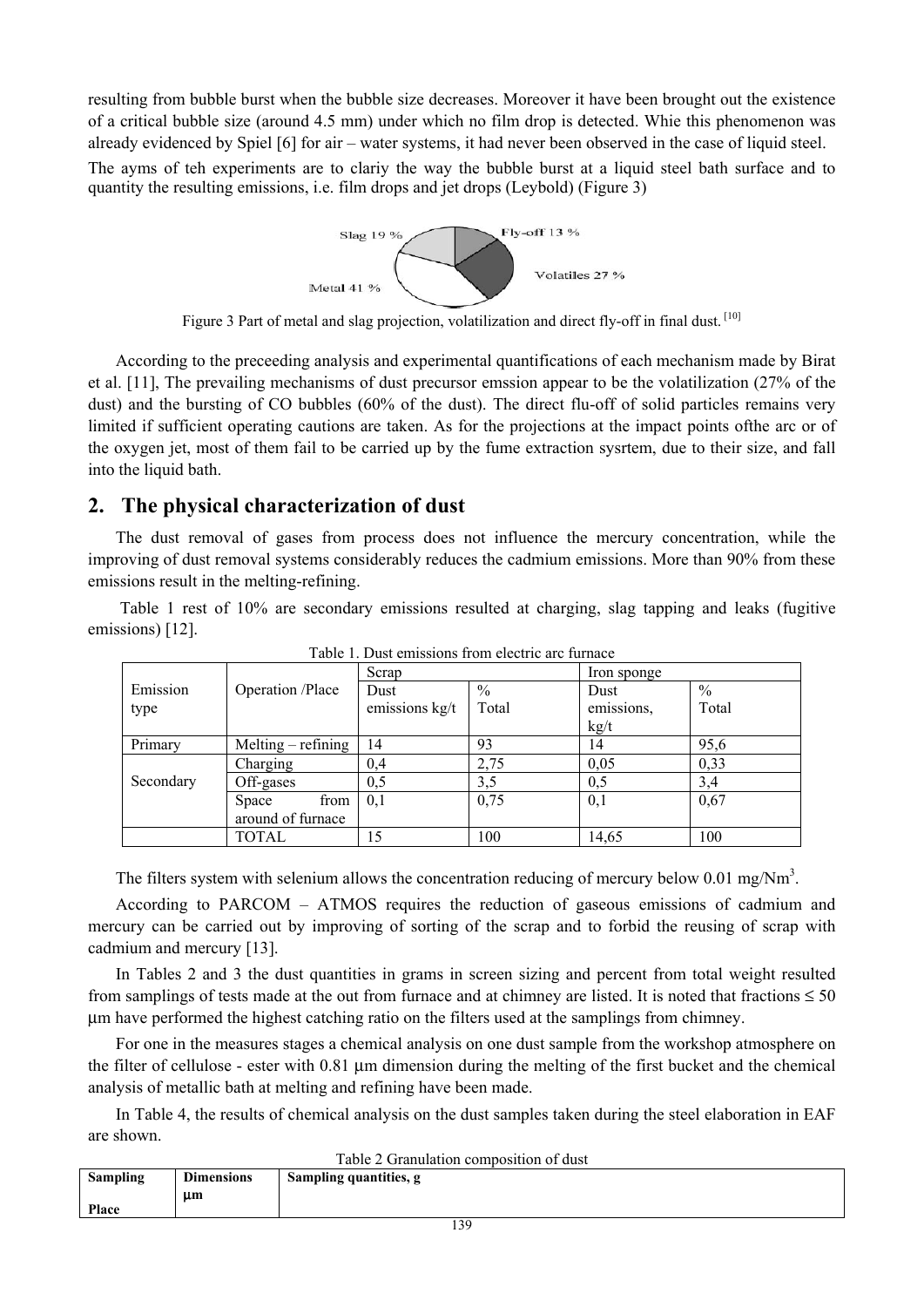|              |     | Melting         |               | Refining         |               |        |               |
|--------------|-----|-----------------|---------------|------------------|---------------|--------|---------------|
|              |     | <b>Bucket I</b> |               | <b>Bucket II</b> |               |        |               |
|              |     | G               | $\frac{0}{0}$ | G                | $\frac{0}{0}$ | G      | $\frac{0}{0}$ |
| from<br>Out  | 500 | 0.0695          | 30.27         | 0.0197           | 10.10         | 0.1137 | 38.15         |
| furnace      | 200 | 0.1278          | 56.66         | 0.0304           | 15.53         | 0.0462 | 15.5          |
|              | 80  | 0.0238          | 10.36         | 0.0394           | 20.13         | 0.0372 | 12.48         |
|              | 20  | 0.0061          | 2.22          | 0.0384           | 19.62         | 0.0619 | 20.77         |
|              | 0.8 | 0.00339         | 1.47          | 0.0678           | 34.62         | 0.0390 | 13.08         |
| Total        |     | 0.22959         | 100           | 0.1957           | 100           | 0.298  | 100           |
| Chimney      | 200 | 0.0066          | 49.25         | 0.0053           | 53.53         | 0.0559 | 65.53         |
|              | 80  | 0.0014          | 10.44         | 0.0024           | 24.24         | 0.0101 | 11.84         |
|              | 50  | 0.0005          | 3.73          | 0.0012           | 12.12         | 0.0025 | 2.93          |
|              | 0.8 | 0.0049          | 36.56         | 0.0011           | 10.10         | 0.0168 | 19.69         |
| <b>TOTAL</b> |     | 0.0134          | 100           | 0.0099           | 100           | 0.0853 | 100           |

#### Table 3 Granulation composition of dust

| <b>Sampling</b><br>place | Dim.<br>μm      | Sampling quantities, g   |       |                  |               |                   |               |                          |               |                          |               |                          |               |
|--------------------------|-----------------|--------------------------|-------|------------------|---------------|-------------------|---------------|--------------------------|---------------|--------------------------|---------------|--------------------------|---------------|
| Melting                  |                 |                          |       |                  |               |                   |               |                          |               | Refining                 |               |                          |               |
|                          | <b>Bucket I</b> |                          |       | <b>Bucket II</b> |               | <b>Bucket III</b> |               | <b>Bucket IV</b>         |               | <b>Bucket V</b>          |               |                          |               |
|                          |                 | kgt                      | $\%$  | kg/t             | $\frac{0}{0}$ | $\frac{kg}{t}$    | $\frac{0}{0}$ | $\mathrm{kg}/\mathrm{t}$ | $\frac{0}{0}$ | kgt                      | $\frac{0}{0}$ | kg/t                     | $\frac{0}{0}$ |
| $\alpha$ f<br>Out        | 500             | 0.399                    | 55.45 | 0.245            | 51.42         | 0.067             | 10.50         | 0.054                    | 11.53         | 0.007                    | 4.22          | 0.109                    | 19.11         |
| furnace                  | 200             | 0.180                    | 25.0  | 0.074            | 15.53         | 0.18              | 28.23         | 0.151                    | 3224          | 0.136                    | 82.17         | 0.108                    | 18.94         |
|                          | 80              | 0.056                    | 7.78  | 0.096            | 20.57         | 0.365             | 55.66         | 0.256                    | 54.66         |                          | -             | 0.331                    | 58.04         |
|                          | 10              | 0.057                    | 7.92  | 0.0344           | 7.22          | 0.0302            | 47.4          | 0.002                    | 0.42          | 0.0055                   | 3.32          | 0.0127                   | 2.22          |
|                          | 0.8             | 0.0273                   | 3.79  | 0.0246           | 5.16          | 0.005             | 0.78          | 0.0053                   | 1.13          | 0.017                    | 10.27         | 0.0095                   | 1.66          |
| Total                    |                 | 0.7195                   | 100   | 0.4764           | 100           | 0.6375            | 100           | 0.4683                   | 100           | 0.1655                   | 100           | 0.5702                   | 100           |
| Chimney                  | 150             | 0.005                    | 18.52 | 0.001            | 5.84          | $\blacksquare$    | -             | $\overline{\phantom{0}}$ | Ξ.            | $\overline{\phantom{0}}$ | ٠             | 0.003                    | 17.65         |
|                          | 85              | 0.008                    | 29.63 | 0.002            | 11.69         | 0.002             | 14.81         | 0.001                    | 12.66         | 0.001                    | 16.13         | 0.006                    | 35.29         |
|                          | 50              | 0.014                    | 51.85 | 0.011            | 64.33         | 0.009             | 66.66         | 0.006                    | 75.95         | 0.005                    | 80.64         | 0.008                    | 47.05         |
|                          | 0.8             | $\overline{\phantom{a}}$ | ٠     | 0.031            | 18.13         | 0.0025            | 18.2          | 0.0009                   | 11.39         | 0.0002                   | 3.22          | $\overline{\phantom{a}}$ |               |
| Total                    |                 | 0.027                    | 100   | 0.0171           | 100           | 0.0135            | 100           | 0.0079                   | 100           | 0.0062                   | 100           | 0.017                    | 100           |

Table 4 Chemical analysis of filters dust and workshop atmosphere at elaboration in EAF

|                  |        | Dust – filter sample |                |                | <b>Aspirated</b><br>dust | Metal sample analysis |       |              |                |            |            |
|------------------|--------|----------------------|----------------|----------------|--------------------------|-----------------------|-------|--------------|----------------|------------|------------|
| <b>Element</b>   | P1a)   | P2a)                 | P3 b)          | P4 b)          | P5c)                     | P6c)                  | P7c)  | <b>P8 d)</b> | Element        | P 8.1      | P 8.2      |
| $\frac{0}{0}$    |        |                      |                |                |                          |                       |       |              | $\frac{0}{0}$  | $\epsilon$ | $\epsilon$ |
| Fe tot           | 32.7   | 32.72                | 41.37          | 47.92          | 29.0                     | 35.0                  | 23.4  | 38           | $\mathcal{C}$  | 0.1        | 0.44       |
| Ni               | 0.1    | 0.08                 | 0.10           | 0.09           | 0.073                    | 0.015                 | 0.1   | 0.07         | Ni             | 0.21       | 0.2        |
| Co               | 0.005  | 0.005                | 0.005          | 0.007          | 0.005                    | 0.005                 | 0.004 | 0.007        | Co             | 0.04       |            |
| Cr               | 0.276  | 0.28                 | 0.37           | 0.28           | 0.27                     | 0.13                  | 0.16  | 0.24         | Cr             | 0.25       | 0.25       |
| $\mathbf{Zn}$    | 10.75  | 10.80                | 1.47           | 0.90           | 14.5                     | 6.6                   | 20.9  | 1.62         | Zn             | < 0.005    | < 0.005    |
| Pb               | 0.22   | 0.27                 | 0.17           | 0.20           | 4.1                      | 2.64                  | 3.96  | 1.29         | Pb             | < 0.005    | < 0.005    |
| Cu               | 0.35   | 0.35                 | 0.29           | 0.15           | 0.204                    | 0.240                 | 0.245 | 0.64         | Cu             | 0.52       | 0.26       |
| As               | 0.012  | 0.011                | 0.041          | 0.039          | 0.030                    | 0.05                  | 0.021 | 0.025        | As             |            | 0.003      |
| Mn               | 3.33   | 3.23                 | 4.18           | 1.78           | 3.28                     | 2.85                  | 3.04  | 2.49         | Mn             |            | 0.13       |
| V                | Traces | Traces               | N <sub>0</sub> | N <sub>o</sub> | 0.004                    | 0.004                 | 0.003 | Traces       | V              |            |            |
|                  |        |                      | detected       | detected       |                          |                       |       |              |                |            |            |
| Cd               | 0.10   | 0.11                 | 0.006          | 0.006          | 0.35                     | 1.181                 | 0.07  | 0.012        | Cd             |            |            |
| $P_2O_5$         | 0.36   | 0.50                 | 0.17           | 0.11           |                          |                       |       | 0.22         | $\mathbf{P}$   | 0.013      | 0.034      |
| $Al_2O_3$        | 12.0   | 10.5                 | 5.75           | 5.3            |                          |                       |       | 11.9         | A <sub>1</sub> | 0.37       | 0.25       |
| SiO <sub>2</sub> | 6.4    | 5.85                 | 7.88           | 3.9            |                          |                       |       | 8.4          | Si             | 0.002      | 0.012      |
| MgO              | 2.85   | 4.2                  | 7.55           | 4.5            |                          |                       |       | 2.43         | Mg             | 0.003      | 0.003      |
| CaO              | 5.2    | 6.4                  | 7.55           | 7.74           |                          |                       |       | 2.9          | Sb             | 0.005      | 0.003      |
| PC               | 10.5   | 10.5                 | 3.55           | 5.34           |                          |                       |       | 10.3         | <b>Sr</b>      | 0.008      | 0.006      |
|                  |        |                      |                |                |                          |                       |       |              | <sub>S</sub>   | 0.031      | 0.036      |
|                  |        |                      |                |                |                          |                       |       |              | W              | 0.02       | 0.904      |
|                  |        |                      |                |                |                          |                       |       |              | Sn             | 0.012      | 0.011      |
|                  |        |                      |                |                |                          |                       |       |              | Mo             | 0.06       | 0.06       |

*Obs.: a) P1, P2 – dust samples from bags filters that supply furnace of 100 t* 

 *b) P3, P4 – dust samples from bags filters that supply 2 furnaces of 10 t* 

 *c) P5, P6, P7 – from literature* 

 *d) P8 – dust sample aspirated from workshop of furnace of 100 t* 

 *e) P8.1, P82 – samples of metal elaborated in the furnace of 100 t to which correspond the dust sample no. 8*